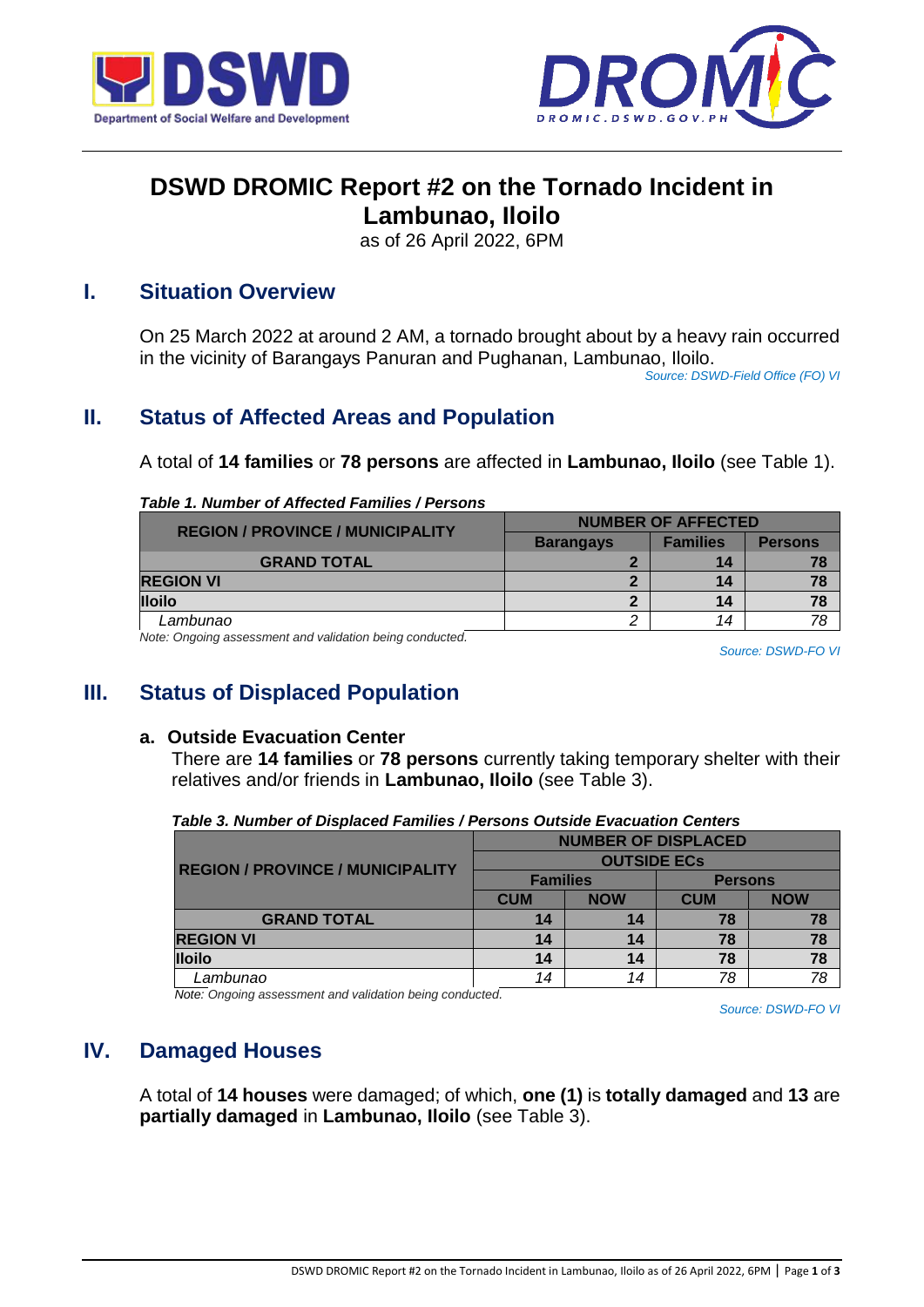



#### *Table 3. Number of Damaged Houses* **REGION / PROVINCE / MUNICIPALITY NO. OF DAMAGED HOUSES Partially GRAND TOTAL** 14 14 13 **REGION VI 14 1 13 Iloilo 14 1 13**  *Lambunao 14 1 13*

*Note: Ongoing assessment and validation being conducted.*

*Source: DSWD-FO VI*

# **V. Cost of Humanitarian Assistance Provided**

A total of **₱37,023.00** worth of assistance was provided to the affected families; of which **₱27,643.00** from the **DSWD** and **₱9,380.00** from the **Local Government Unit (LGU)** (see Table 6).

|  | Table 6. Cost of Assistance Provided to Affected Families / Persons |  |  |
|--|---------------------------------------------------------------------|--|--|
|  |                                                                     |  |  |

| <b>COST OF ASSISTANCE</b> |             |             |  |                                                                                      |
|---------------------------|-------------|-------------|--|--------------------------------------------------------------------------------------|
|                           |             | <b>NGOs</b> |  | <b>GRAND</b>                                                                         |
|                           |             |             |  | <b>TOTAL</b>                                                                         |
| 27,643.00                 | 9,380.00    |             |  | 37,023.00                                                                            |
| 27,643.00                 | 9,380.00    |             |  | 37,023.00                                                                            |
| 27,643.00                 | 9,380.00    |             |  | 37,023.00                                                                            |
| 27,643.00                 | 9,380.00    | ۰           |  | 37,023.00                                                                            |
|                           | <b>DSWD</b> | <b>LGU</b>  |  | <b>OTHERS</b><br>$O2$ $\ldots$ $\ldots$ $\ldots$ $\ldots$ $\ldots$ $\ldots$ $\ldots$ |

*Source: DSWD-FO VI*

### **VI. Response Actions and Interventions**

### **a. Standby Funds and Prepositioned Relief Stockpile**

|               |                | <b>STOCKPILE</b> |                                                                     |                   | <b>TOTAL</b>                           |  |
|---------------|----------------|------------------|---------------------------------------------------------------------|-------------------|----------------------------------------|--|
|               | <b>STANDBY</b> |                  | <b>FAMILY FOOD PACKS</b>                                            | <b>OTHER FOOD</b> | <b>STANDBY</b>                         |  |
| <b>OFFICE</b> | <b>FUNDS</b>   | <b>QUANTITY</b>  | <b>AND NON-</b><br><b>FOOD ITEMS</b><br><b>TOTAL COST</b><br>(FNIs) |                   | <b>FUNDS &amp;</b><br><b>STOCKPILE</b> |  |
| <b>TOTAL</b>  | 13,679,177.04  | 34,372           | 20,414,220.00                                                       | 252,184,888.50    | 286,278,285.54                         |  |
| DSWD-CO       | 13,679,177.04  | -                |                                                                     |                   | 13,679,177.04                          |  |
| NRLMB-NROC    |                | 23,910           | 15,135,030.00                                                       | 204,922,653.20    | 220,057,683.20                         |  |
| NRLMB-VDRC    | -              | 312              | 209,040.00                                                          | 27,163,622.90     | 27,372,662.90                          |  |
| DSWD-FO VI    |                | 10.150           | 5.070.150.00                                                        | 20,098,612.40     | 25,168,762.40                          |  |

*Note: The Inventory Summary is as of 26 April 2022, 4PM. Replenishment of Standby Funds for DSWD-FO VI is currently being processed.*

*Source: DSWD-DRMB and DSWD-NRLMB*

### **1. Standby Funds**

● **P**13.68 million Quick Response Fund (QRF) at the DSWD-Central Office.

### **2. Prepositioned FFPs and Other Relief Items**

- 24,222 FFPs available in Disaster Response Centers; of which, 23,910 FFPs are at the National Resource Operations Center (NROC), Pasay City and 312 FFPs are at the Visayas Disaster Response Center (VDRC), Cebu City.
- 10,150 FFPs available at DSWD-FO VI.
- ₱252.18 million worth of other FNIs at NROC, VDRC and DSWD-FO VI warehouses.